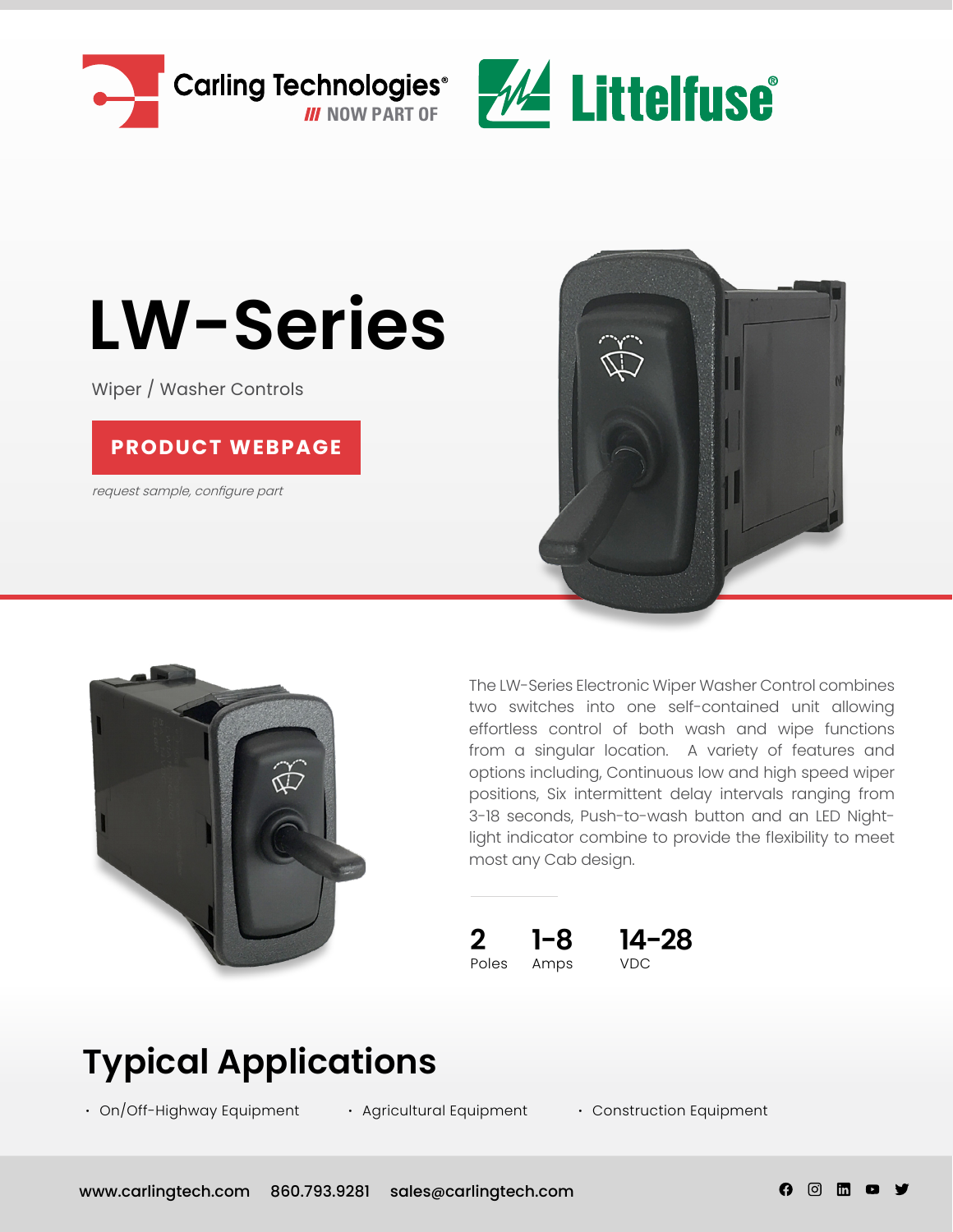### **Tech Specs**

#### **Electrical**

| Contact Rating | 1 relay<br>8 amps, 14VDC<br>4 amps, 28VDC<br>2 relays<br>1 amps, 14VDC<br>1 amps, 28VDC                                                                                                                                                                                                                                                                                                                                                                                                                                                         |
|----------------|-------------------------------------------------------------------------------------------------------------------------------------------------------------------------------------------------------------------------------------------------------------------------------------------------------------------------------------------------------------------------------------------------------------------------------------------------------------------------------------------------------------------------------------------------|
| Terminals      | .187 (7.4mm) Quick Connect<br>terminations standard.                                                                                                                                                                                                                                                                                                                                                                                                                                                                                            |
| Protection     | Reverse polarity protection<br>Over voltage protection<br>Cold cranking protection<br>according to SAE J1455, Sections.<br>411111 and 411121<br>Transient voltage protection<br>which includes load dump and<br>inductive switching according to<br>SAE J1455, sec. 4.11.2.2<br>Electrostatic discharge protection<br>according to SAE J1455 Sec.<br>4.11.2.2.5.1 (Discharge a 150 pf<br>capacitor that has been charged<br>to a potential of 15kV through 150<br>Ohm resistor.)<br>Meets all other EMI/EMC<br>requirements for class C trucks. |

#### **Physical**

| Illumination           | LED, rated 100,000 hours 1/2 life |
|------------------------|-----------------------------------|
| Cover                  | Acetate                           |
| Washer Actuator        | Silicone                          |
| Toggle Actuator        | Nylon 6/6 glass filled            |
| <b>Bracket</b>         | Nylon $6/6$                       |
| Connector              | Nylon 6/6 rated 85°C polarized    |
| <b>Washer Function</b> | Momentary                         |
| <b>Toggle Function</b> | Maintained Intermittent           |
| Operation              | Momentary                         |
| Weight                 | 44 grams                          |

#### **Environmental**

| Operating Temp.               | $-25^{\circ}$ C to $+85^{\circ}$ C                         |  |  |  |  |  |  |  |
|-------------------------------|------------------------------------------------------------|--|--|--|--|--|--|--|
| Temperature Cycle             | According to SAE J1455,<br>Sec. 4.1.3.1 (See Figure below) |  |  |  |  |  |  |  |
| т<br>85C<br>amb<br>$-40C$     |                                                            |  |  |  |  |  |  |  |
| 4                             | 16<br>24<br>hour                                           |  |  |  |  |  |  |  |
| <b>Thermal Shock</b>          | According to SAE J1455,<br>Sec. 4.1.3.2 (See Figure below) |  |  |  |  |  |  |  |
| T<br>85°C<br>$-40^{\circ}$ C  |                                                            |  |  |  |  |  |  |  |
| $\overline{2}$<br>4<br>0<br>6 | 8<br>12<br>14<br>16<br>18<br>10<br>hour                    |  |  |  |  |  |  |  |

| $-40^{\circ}$ C |  |   |                            |    |    |                                                                                                 |  |
|-----------------|--|---|----------------------------|----|----|-------------------------------------------------------------------------------------------------|--|
| O               |  | 6 | 8 10 12                    | 14 | 16 | 18<br>hour                                                                                      |  |
| Humidity        |  |   | and 95% relative humidity. |    |    | According to SAE J1455, Sec.<br>4.2.3 (30 cycles for 8 hrs. with<br>maximum temperature of 85°C |  |

| Dust Bombardment | According to SAE J1455, Sec. 4.7.3<br>(with dust concentration of<br>$0.88$ gm/m for 24 hours.) |
|------------------|-------------------------------------------------------------------------------------------------|
| Salt Spray       | MIL-STD-202G, Method 101D for 96<br>hours.                                                      |

#### **Mechanical**

| Mechanical | Sinusoidal Vibration: 10-55-10<br>Hz, 0.06" DA, one minute-cycle,<br>three hours/axis<br>Random Vibration: Three hours/<br>axis, three mutually perpendicular<br>axes with a test<br>level<br>4G's.                                                                        |  |
|------------|----------------------------------------------------------------------------------------------------------------------------------------------------------------------------------------------------------------------------------------------------------------------------|--|
|            | <u>Amplitude</u><br><b>Frequency</b><br>$0.16$ G2/Hz<br>5Hz<br>$0.16$ G2/Hz<br>100Hz<br>-3dB/octave roll-off<br>500Hz<br>Tests were conducted according<br>to SAE J1455, Sec 5.7 and<br>Sec. 4.9.4.<br>Shock: MIL-STD-202G Method<br>213B, Test Condition K, 30G's, 11 ms. |  |
| Endurance  | According to SAE J2349, March 97<br>for windshield washer switch for<br>Trucks, Buses and Multipurpose<br>Vehicles (20,000 cycle minimum).                                                                                                                                 |  |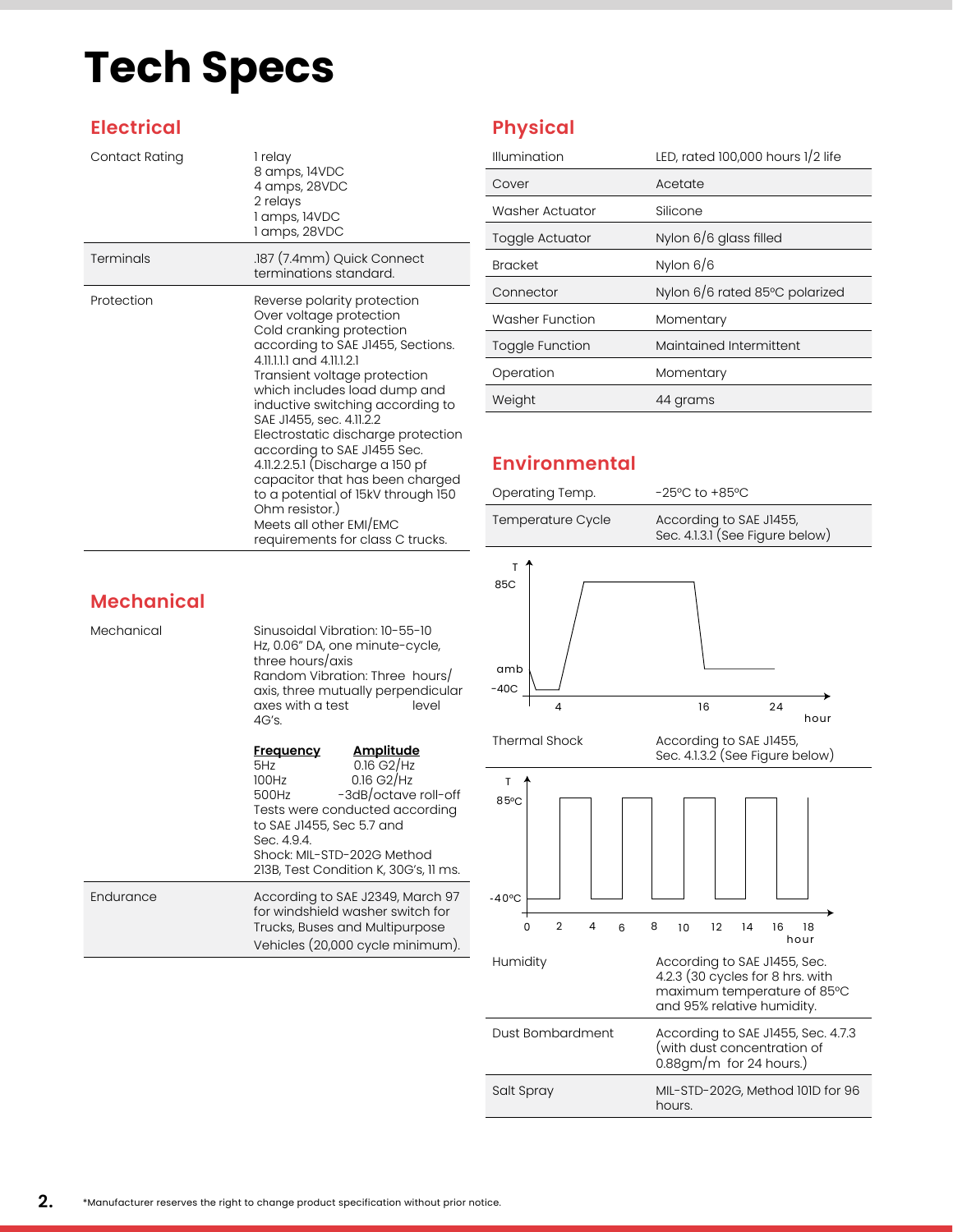## **Ordering Scheme**

| Sample    | Part Number          |                                                                               |                |               |                                                                   |   |   |        |                      |                                                          |    |                                                                                                          |                                                                                                                                                         |  |
|-----------|----------------------|-------------------------------------------------------------------------------|----------------|---------------|-------------------------------------------------------------------|---|---|--------|----------------------|----------------------------------------------------------|----|----------------------------------------------------------------------------------------------------------|---------------------------------------------------------------------------------------------------------------------------------------------------------|--|
| Selection |                      |                                                                               | $\overline{2}$ | 3             | 4                                                                 | 5 | 6 | 7      | 8                    | 9                                                        | 10 | $\mathbf{1}$                                                                                             |                                                                                                                                                         |  |
| LW        | <b>1. SERIES</b>     | Wiper/Washer Control with six intermittent positions:<br>low. high, wash/wipe |                |               |                                                                   |   |   |        | <b>Black</b>         | 8. ROCKER / PADDLE COLOR                                 |    |                                                                                                          |                                                                                                                                                         |  |
|           | 2. RATING            |                                                                               |                |               |                                                                   |   |   |        | 9. LEGEND #1         |                                                          |    |                                                                                                          |                                                                                                                                                         |  |
| 2<br>3    |                      | 8A, 14VDC (1 relay)<br>4A, 28VDC (1 relay)<br>1A, 14VDC (1 relay)             |                | 4<br>5<br>6   | 1A, 14VDC (1 relay)<br>14, 14VDC (2 relay)<br>14, 28VDC (2 relay) |   |   |        | 00 No legend         |                                                          |    | For standard legends, see "Standard Legend Codes" page<br>For additional legends, please consult factory |                                                                                                                                                         |  |
|           |                      | <b>3. INTERMITTENT TIMING</b>                                                 |                |               |                                                                   |   |   |        |                      | <b>10. LEGEND ORIENTATION</b>                            |    |                                                                                                          |                                                                                                                                                         |  |
| А         | $2-15$ seconds       |                                                                               |                |               |                                                                   |   |   | 0<br>2 | No legend            | Vertical (lamp 1 on top)<br>Horizontal (lamp 1 on right) |    | ΞD<br>LAMP <sub>1</sub>                                                                                  | LAMP 2 LAMP 1<br>p∈ ≣D                                                                                                                                  |  |
|           | 3 seconds            | <b>4. WIPER/WASHER TIMING</b>                                                 |                |               |                                                                   |   |   |        |                      |                                                          |    | Ŕ<br>LAMP <sub>2</sub><br><b>ORIENTATION 1</b>                                                           | <b>ORIENTATION 2</b>                                                                                                                                    |  |
|           |                      | 5. LAMP #1 (ABOVE WASH)                                                       |                |               |                                                                   |   |   |        | <b>11. LEGEND #2</b> |                                                          |    |                                                                                                          |                                                                                                                                                         |  |
| z         | No Lamp<br>Green LED |                                                                               |                | $\frac{2}{3}$ | Red LED<br>Amber LED                                              |   |   |        | 00 No legend         |                                                          |    | For standard legends, see "Standard Legend Codes" page<br>For additional legends, please consult factory |                                                                                                                                                         |  |
|           |                      | 6. LAMP #2 (ABOVE WIPE)                                                       |                |               |                                                                   |   |   | Notes: |                      |                                                          |    |                                                                                                          |                                                                                                                                                         |  |
| z<br>ı    | No Lamp<br>Green LED |                                                                               |                | 2<br>3        | Red LED<br>Amber LED                                              |   |   |        |                      |                                                          |    |                                                                                                          | Relay coil current is 1A max. Relay must have an arc suppression in parallel<br>with the coil. Ref P/N LC2-01 for black wiper/washer connector housing. |  |
|           |                      | 7. BRACKET COLOR                                                              |                |               |                                                                   |   |   |        |                      |                                                          |    |                                                                                                          |                                                                                                                                                         |  |
|           | <b>Black</b>         |                                                                               |                |               |                                                                   |   |   |        |                      |                                                          |    |                                                                                                          |                                                                                                                                                         |  |

### **Dimensional Specs**

inches [millimeters]



#### **Principles of operation:**

**3.**

From the OFF position, moving the toggle one step up puts the function into the intermittent slower mode (18 sec.). Moving the toggle another step up reduces the delay time by 3 sec for each of the next six steps. The seventh step up puts the motor into a continuous low-speed mode and the last step up puts the motor into the high-speed mode. Reversing the previous steps puts the motor finally into the stop/parking mode. During the OFF position, intermittent and low-speed modes, pressing the wash button activates the wash function. Wipe function starts after a two second delay from the onset of the washing and continues for three continuous wipes after the wash button is released. For convenience, the wash function is not active during the high-speed mode.

The Wiper Control is designed to interface with single or dual relay systems for intermittent delay and the park function. The high speed is driven directly via a power transistor internal to the module. The coil of the relay is pulled down to ground during the intermittent, low-speed and high-speed modes respectively. (Contact Carling Technologies for wiring diagrams)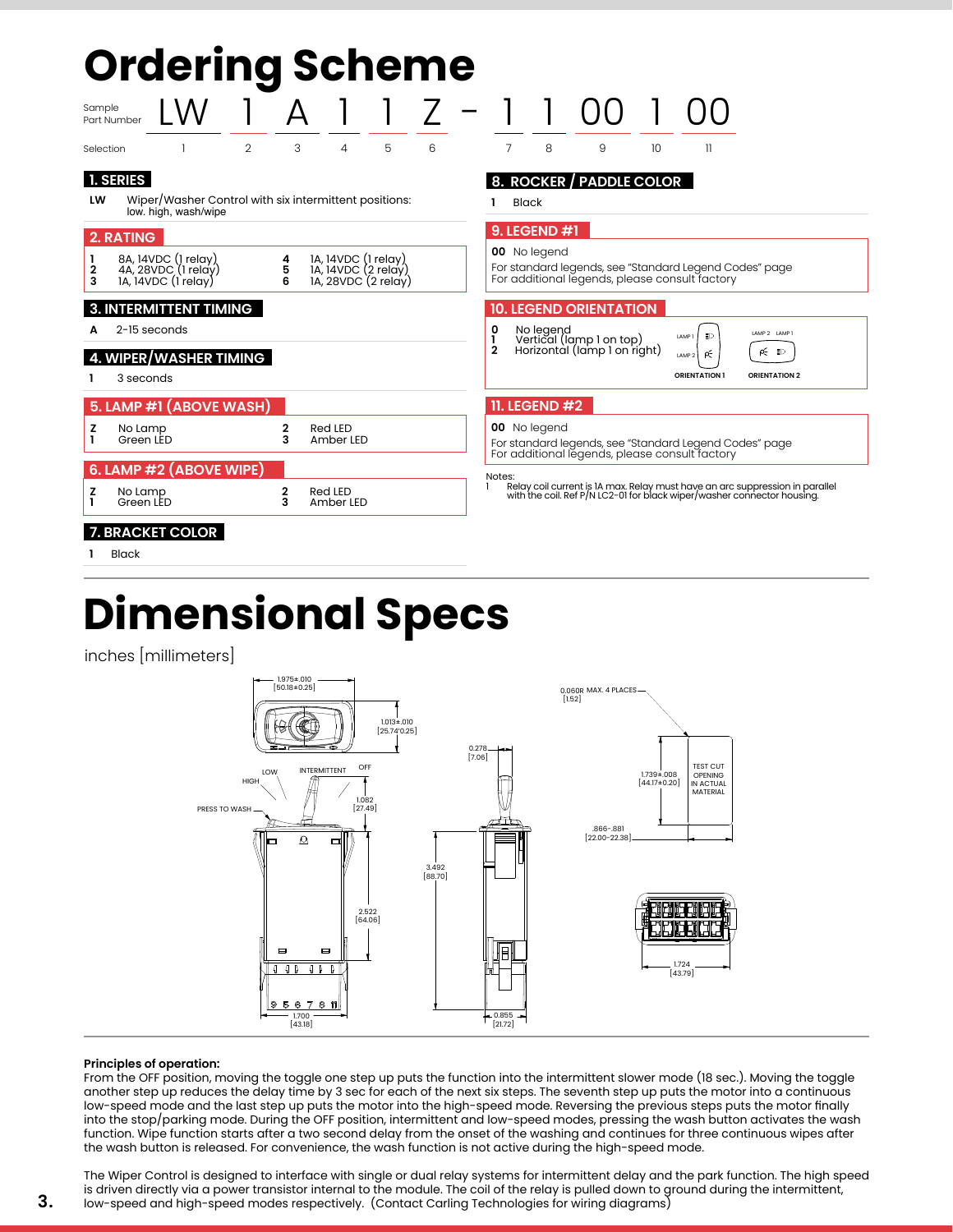### **Standard Legend Codes**

| ▬                         | ව                  |                             | 芯                           | Ξ                             | 員                                               | $\equiv$                      |                                  | クバ                          | 而八                              | セ<br>///ii                                  | <u>л&amp;</u><br>ᡉ                                                                 | )໌<br>₹                                          |
|---------------------------|--------------------|-----------------------------|-----------------------------|-------------------------------|-------------------------------------------------|-------------------------------|----------------------------------|-----------------------------|---------------------------------|---------------------------------------------|------------------------------------------------------------------------------------|--------------------------------------------------|
| YK                        | <b>UA</b>          | UB                          | US                          | UV                            | <b>UW</b>                                       | UX                            | UY                               | <b>MP</b>                   | <b>MR</b>                       | PX                                          | <b>MS</b>                                                                          | MT                                               |
| ⊫≖<br>۰.                  | ≨                  | } <br>}                     | $\pi$                       | $-00$                         | صِين                                            | <u>لندا</u>                   | Ð,<br>`ق`                        | 三〇<br>三                     | ミ                               |                                             | ∕∱⊉                                                                                | 溫暖                                               |
| VU                        | <b>MW</b>          | <b>NZ</b>                   | NX.                         | <b>NY</b>                     | <b>YM</b>                                       | VW                            | PS                               | PW                          | PZ                              | WG                                          | <b>WM</b>                                                                          | <b>RN</b>                                        |
| <b>RICK</b>               | ঢ়ক<br>以           | <b>PARTIES</b>              | <b>NAV</b><br><b>LIGHTS</b> | <b>COURT</b><br><b>LIGHTS</b> | <b>PANEL</b><br><b>LIGHTS</b>                   | <b>ANCH</b><br><b>LIGHTS</b>  | <b>HEAD</b><br><b>LIGHTS</b>     | <b>FOG</b><br><b>LIGHTS</b> | <b>DASH</b><br><b>LIGHTS</b>    | <b>DOCK</b><br><b>LIGHTS</b>                | <b>BEACON</b>                                                                      | LIGHT                                            |
| <b>RP</b>                 | YG                 | TX                          | VD                          | VE                            | VF                                              | VG                            | <b>SH</b>                        | <b>SM</b>                   | SN                              | SP                                          | <b>SR</b>                                                                          | SY                                               |
| <b>DIM</b>                | <b>BRIGHT</b>      | پ                           | ৼ৽                          | نگ                            | $\overline{\mathcal{L}_2}$                      | $\overrightarrow{v_3}$        | <b>BILGE</b><br><b>PUMP</b>      | <b>BILGE</b>                | r 20<br>T                       |                                             | œ<br>$\mathcal{I}$                                                                 |                                                  |
| <b>WY</b>                 | <b>WZ</b>          | UH                          | UJ                          | <b>PD</b>                     | PE                                              | PF                            | VC                               | VJ                          | UF                              | UG                                          | <b>MU</b>                                                                          | <b>TN</b>                                        |
|                           | ,,,,               | <b>WIPER</b>                | ttt                         | 匡                             | ttt                                             | {{{                           | <b>EX</b>                        | ₿                           | <b><br/>∕</b>                   |                                             | w                                                                                  |                                                  |
| <b>NS</b>                 | PB                 | <b>SE</b>                   | VZ                          | YE                            | <b>NN</b>                                       | <b>RW</b>                     | PU                               | <b>WA</b>                   | YN                              | UE                                          | <b>NM</b>                                                                          | <b>RJ</b>                                        |
| $\infty$                  | 00                 |                             | <b>Н<sub>-111</sub></b>     | <b>ENG</b><br><b>FAN</b>      | <b>BLWR</b>                                     | $\bullet$                     | d                                |                             | ਹ                               | <b>HORN</b>                                 | $\overline{\mathbf{z}}$                                                            | 1                                                |
| <b>NR</b>                 | YD                 | TL                          | VR                          | SL                            | VA                                              | UC                            | <b>VN</b>                        | PK                          | VY                              | UZ                                          | <b>RH</b>                                                                          | <b>NU</b>                                        |
| டு                        |                    |                             |                             |                               | $\overline{D}$                                  |                               | UP                               | <b>DOWN</b>                 | T                               |                                             | ڦ                                                                                  |                                                  |
| <b>NV</b>                 | <b>RB</b>          | <b>RC</b>                   | <b>RK</b>                   | RL                            | MZ                                              | <b>RG</b>                     | WS                               | WT                          | UD                              | UR                                          | <b>WD</b>                                                                          | <b>TY</b>                                        |
| مممم                      |                    | <b>WATER</b><br><b>PUMP</b> |                             | Ϙ<br>$\mathsf T$              | <b>ANCHOR</b>                                   | Q                             |                                  | <b>P</b>                    |                                 |                                             |                                                                                    |                                                  |
| PA                        | UK                 | <b>WR</b>                   | UU                          | UT                            | <b>YR</b>                                       | <b>PM</b>                     | VV                               | <b>WB</b>                   | TB                              | TC                                          | <b>TD</b>                                                                          | TE                                               |
| 헢                         | "工                 | ю<br>⊙                      | $\mathcal{Q}$               | Y                             |                                                 |                               | $\mathsf{M}% _{0}$               | $\overline{P}$              | $\mathbf{F}$                    | <b>CH</b>                                   | <b>ENG</b><br><b>HATCH</b>                                                         | <b>ENG</b><br><b>BRAKE</b>                       |
| MY                        | PV                 | TA                          | TΖ                          | <b>WC</b>                     | PT                                              | PN                            | PH                               | <b>RA</b>                   | TU                              | ΤT                                          | YL                                                                                 | <b>SK</b>                                        |
|                           |                    |                             | $\mathbb{Q}$                | í                             | $\bm{\mathord{\odot}}$<br>$\tilde{\phantom{a}}$ | <b>TCS</b><br>$\bf{C}$        | ۰<br>۰                           | $\overline{\mathbf{v}^*}$   | 4<br>$\ddot{\phantom{1}}$       | $\blacktriangle$<br>$\overline{\mathbf{v}}$ |                                                                                    |                                                  |
| VS                        | UL                 | <b>UM</b>                   | WK                          | <b>TS</b>                     | VT                                              | WL                            | <b>VP</b>                        | YJ                          | PJ                              | <b>RY</b>                                   | UP                                                                                 | <b>NW</b>                                        |
|                           | ה י<br>≂           |                             | ╰┸                          |                               | Ռ<br><u>д</u>                                   | <u>રે</u><br>$\sum_{i=1}^{n}$ | <u>ୋ</u>                         | O,<br><u>- vv</u>           | $\bullet$                       | O<br>V                                      | $\mathbb A$                                                                        | $\ddot{\bullet}$                                 |
| <b>NP</b>                 | <b>RE</b>          | <b>RF</b>                   | PP                          | PR                            | TV                                              | PC                            | YT                               | YU                          | PL                              | WJ                                          | MV                                                                                 | ${\sf RR}$                                       |
| <b>STOP</b>               | П                  | <b>SEAT</b>                 | с                           |                               | k                                               | િંગુ                          | <b>CRUISE</b>                    | $\overline{\cdots}$         | $\bar{\mathbf{x}}$ ว<br><u></u> | ulu,<br>$\bullet$                           | $\frac{1}{\mathbf{g}}$                                                             |                                                  |
| TK                        | <b>RT</b>          | SZ                          | VX                          | WF                            | WH                                              | PG                            | SJ                               | YA                          | YB                              | <b>RM</b>                                   | TM                                                                                 | RD                                               |
| 业                         | $\mathbf{x}_h$     | βਚੰ<br>$\rightarrow$        | 1<br>$\leftarrow$           | ┯┯                            | 争時                                              | ҃҃҃                           | <u>er</u>                        | ѦѦѦ                         | rl∷                             |                                             | $\big(\!\!\big(\!\!\big(\!\!\big(\!\!\big(c_i\!\!\big)\!\!\big)\!\!\big)\!\!\big)$ |                                                  |
| <b>RS</b>                 | <b>UN</b>          | TP                          | <b>TR</b>                   | NT                            | MX                                              | YC                            | TW                               | TJ                          | YF                              | TH                                          | TF                                                                                 | <b>TG</b>                                        |
| $\bigtriangledown$        | ъÎт                | <b>AUX</b>                  | ON<br><b>OFF</b>            | <b>OFF</b><br>ON              | $\mathbf{I}$<br>O                               | O<br>$\mathbf I$              | $P_{F}^{O}$<br>$\mathbf{o}$<br>Ñ | ON                          | <b>OFF</b>                      | $\mathbf{I}$                                | O                                                                                  | $\mathbf{H}$                                     |
| YS                        | YH                 | SX                          | <b>RZ</b>                   | YP                            | <b>WN</b>                                       | <b>WP</b>                     | <b>WW</b>                        | <b>WX</b>                   | <b>SA</b>                       | SB<br><b>WIND</b>                           | SC                                                                                 | SD                                               |
| <b>RAISE</b><br><b>ST</b> | <b>LOWER</b><br>SU | <b>HIGH</b><br>WU           | <b>LOW</b><br>WV            | <b>FWD</b><br>SV              | <b>REV</b><br>SW                                | <b>DEPTH</b><br>VB            | TRIM<br>TAB<br>VH                | <b>ACC</b><br>VK            | <b>NAV</b><br>ANCH<br>VL        | <b>LASS</b><br>UP/DN                        | <b>LIVE</b><br>WELL                                                                | <b>REAR</b><br>$\ensuremath{\mathsf{SF}}\xspace$ |
| <b>PARK</b>               | <b>AUTO</b>        |                             |                             |                               |                                                 |                               |                                  |                             |                                 | VM                                          | WE                                                                                 |                                                  |
| SG                        | SS                 | <b>RU</b>                   | <b>RV</b>                   | <b>RX</b>                     |                                                 |                               |                                  |                             |                                 |                                             |                                                                                    |                                                  |